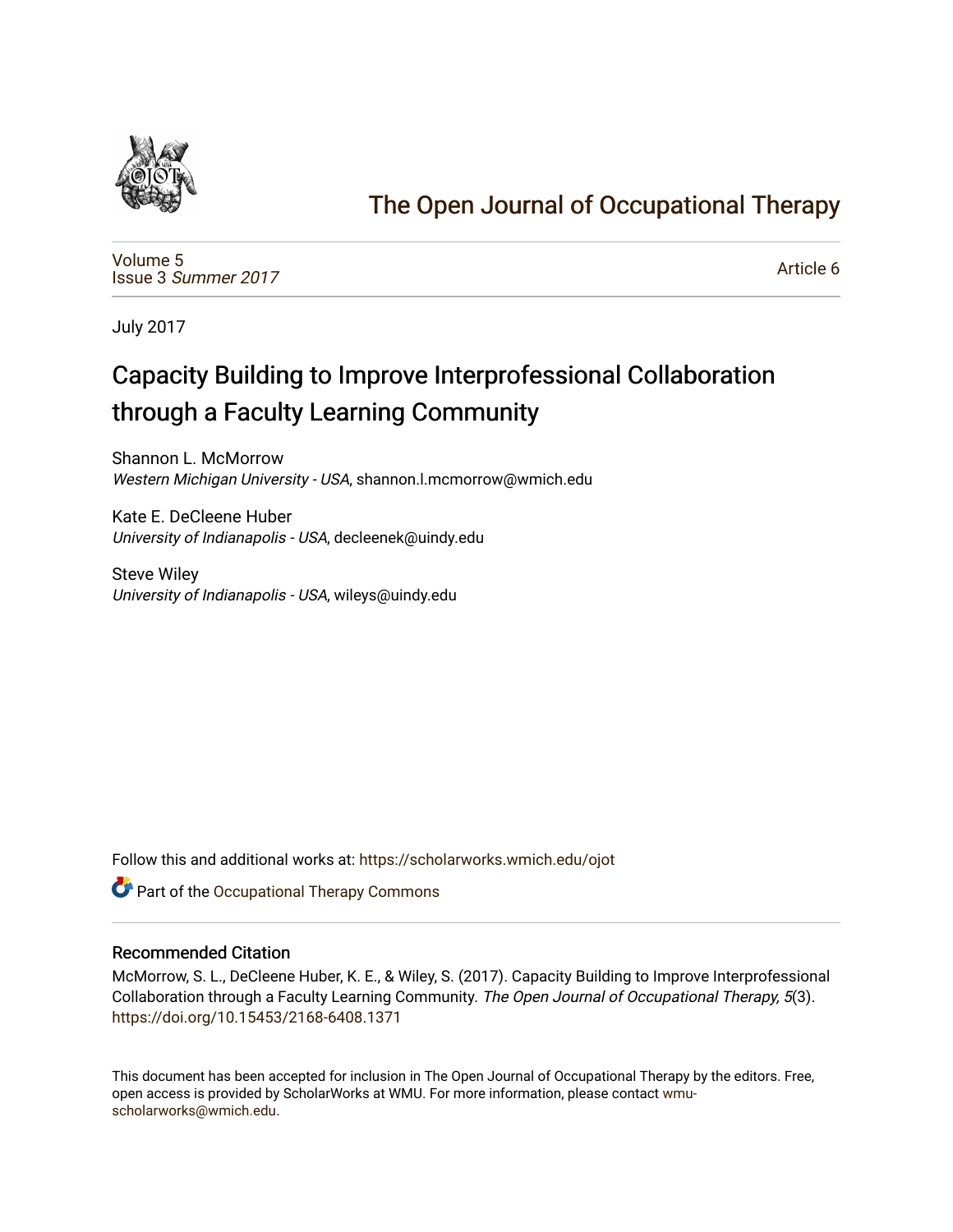## Capacity Building to Improve Interprofessional Collaboration through a Faculty Learning Community

## **Abstract**

Though much has been written on Interprofessional Education (IPE) and Faculty Learning Communities (FLCs) independently, there is limited literature devoted to examining the use of

FLCs to enhance IPE for the health professions. A FLC dedicated to building capacity for IPE in a small, private midwestern university comprised of faculty representing occupational therapy, physical therapy, nursing, public health, gerontology, medical anthropology, psychology, social work, and exercise science was conducted over the course of one semester. This article details the implementation process for the IPE FLC; describes outcomes related to teaching, scholarship, and service of faculty from a qualitative evaluation conducted 18 months after the completion of the FLC; and concludes with a discussion based on lessons learned from the process and experience of conducting an IPE FLC.

## **Comments**

The authors have nothing to disclose.

## Keywords

Collaborative, Education, Faculty Development, Interprofessional, Learning Community

## Credentials Display

Shannon McMorrow, PhD, MPH; Kate DeCleene Huber, OTR, MS, OTD; Steve Wiley, PT, PhD, GCS

Copyright transfer agreements are not obtained by The Open Journal of Occupational Therapy (OJOT). Reprint permission for this Topics in Education should be obtained from the corresponding author(s). Click [here](https://scholarworks.wmich.edu/ojot/policies.html#rights) to view our open access statement regarding user rights and distribution of this Topics in Education. DOI: 10.15453/2168-6408.1371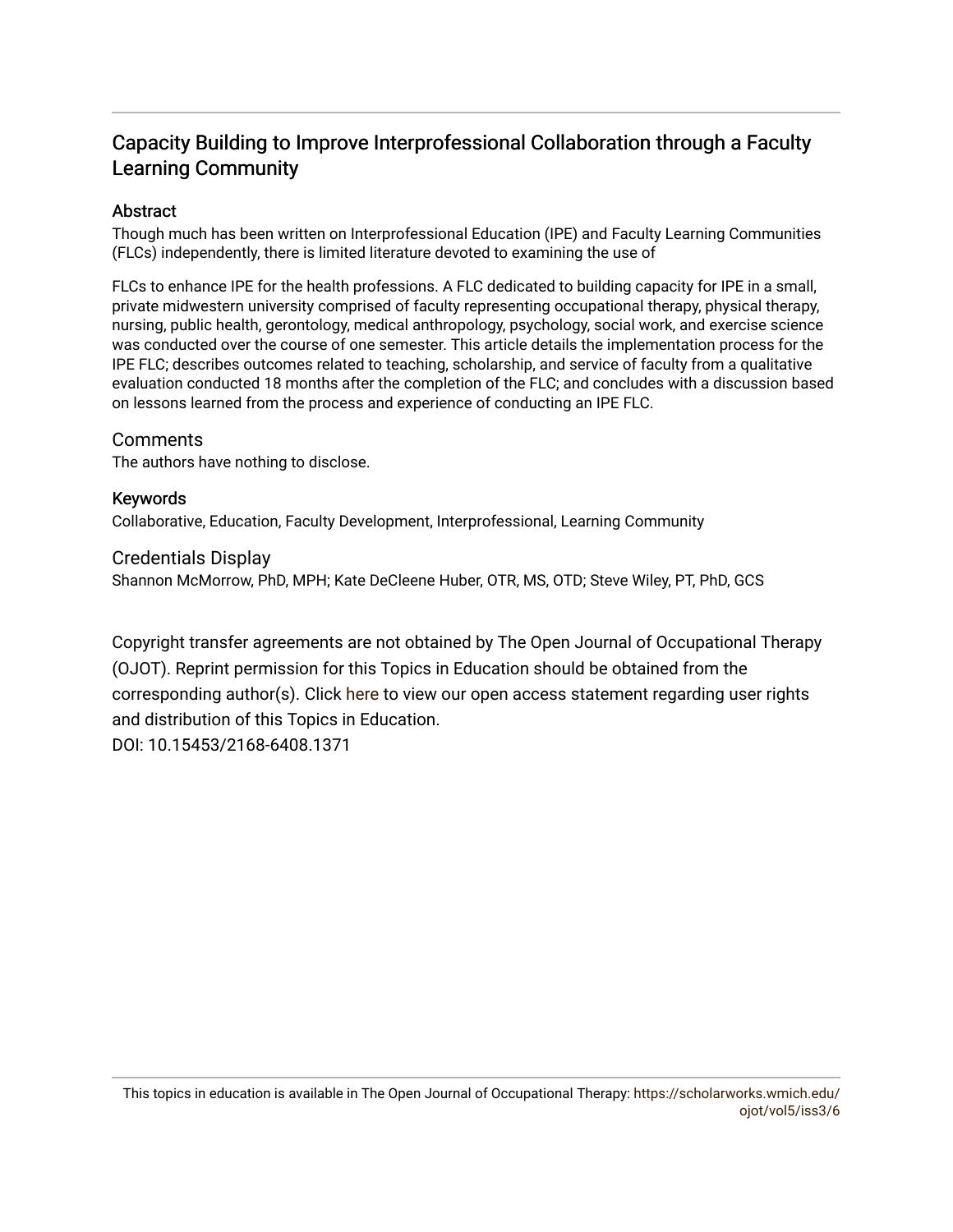According to the World Health Organization (WHO, 2010), interprofessional education (IPE) occurs when "students from two or more professions learn about, from and with each other to enable effective collaboration and improved health outcomes" (p. 7). IPE has gained widespread acceptance over the past decade and is now viewed as a vital component in training future health professionals to provide safe, high-quality, patientcentered care (Wise, Frost, Resnik, Davis, & Iglarsh, 2015). Increased focus on IPE has been partially driven by concerns about adverse health outcomes stemming from a lack of teamwork and communication skills among health professionals (Brashers, Owen, & Haizlip, 2015). In response to these concerns, the Institute of Medicine (2009) suggested that academic programs and health care organizations facilitate IPE to instill collaborative practice skills for students pre-licensure and emphasized the importance of interprofessional collaborative practice (IPCP) after licensure. The WHO (2010) defines IPCP as when "multiple health workers from different professional backgrounds provide comprehensive services by working with patients, their families, carers (caregivers) and communities to deliver the highest quality of care across settings" (p. 13).

In 2009, six national organizations in the United States representing professionals in medicine, nursing, public health, pharmacy, and dentistry formed the Interprofessional Education Collaborative (IPEC). In 2011, the IPEC published a report presenting a vision for IPCP in health care and defining the core IPCP competencies to guide the development of health professions curricula in Published by ScholarWorks at WMU, 2017

preparing students to practice team-based care effectively. In 2016, the IPEC updated the report to reaffirm the value of the core competencies, to organize the competencies under a single domain of interprofessional collaboration, and to broaden the competencies to better achieve the Institute for Healthcare Improvement's Triple Aim (IPEC, 2016). The Triple Aim goals include improving the patient experience of care, improving the health of populations, and reducing the per capita cost of health care (IPEC, 2016). Also in 2016, the American Occupational Therapy Association (AOTA) joined the IPEC as one of nine additional professional organizations. In doing so, the AOTA strengthened the commitment to the overarching goals of preparing future health professionals to contribute to the team-based care of patients and collaboration to improve population outcomes.

Despite the recognition of IPE as an integral component of pre-licensure education by multiple health professions, several experts in IPE and IPCP have suggested that university administrators and faculty continue to face barriers to implementing and sustaining comprehensive IPE curricula (Brandt, 2015; Brashers et al., 2015; Curran, Sharpe, & Forristall, 2007; Hall & Zierler, 2014; Wise et al., 2015). The director of the National Center for Interprofessional Practice and Education has suggested that within colleges and universities structural barriers, such as different schedules and program lengths, expanding class sizes, accreditation requirements, and curricular demands, can impede the development and sustainability of IPE programs (Brandt, 2015). Another obstacle to implementing IPE curricula successfully is that

1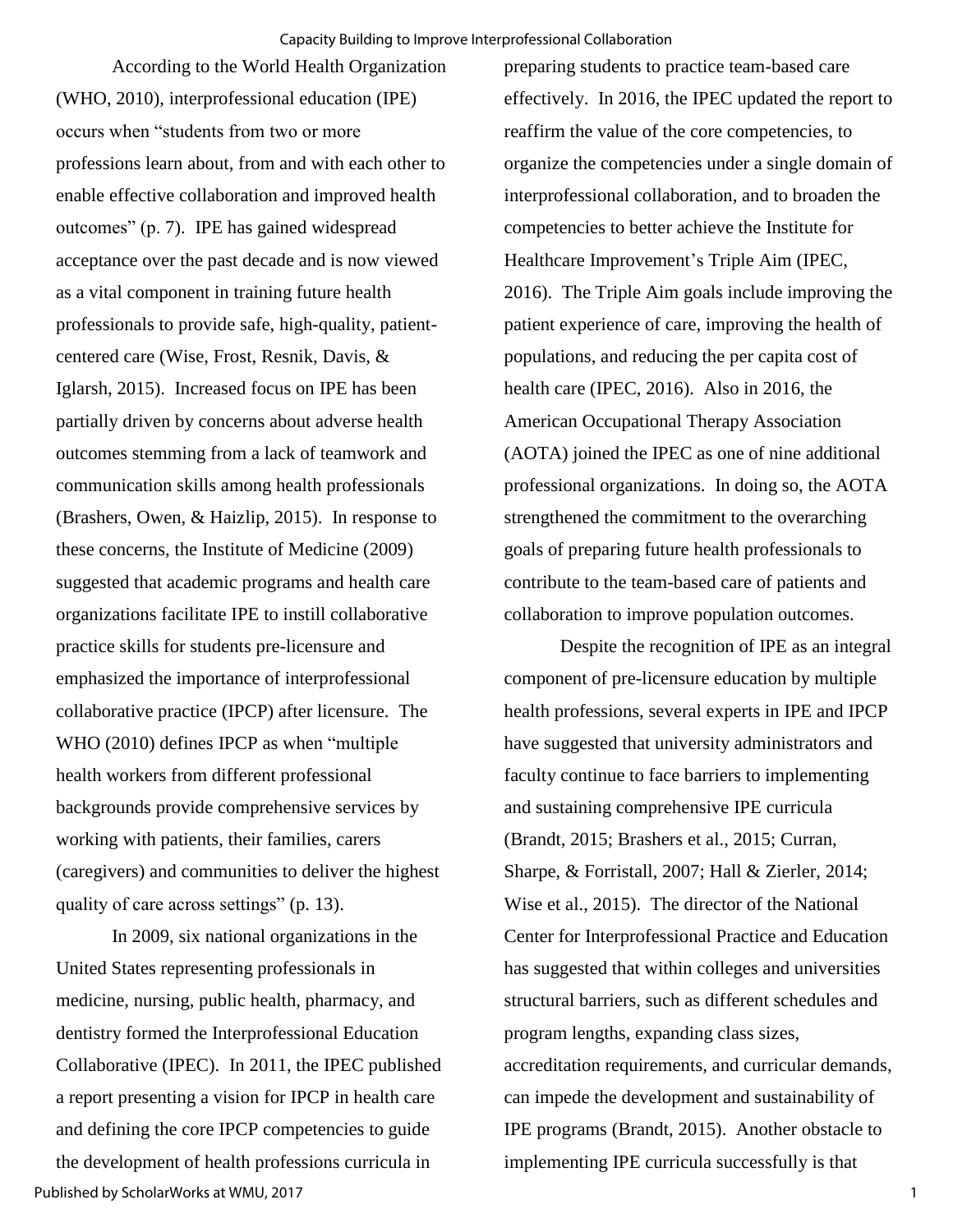faculty may feel unprepared to teach IPE effectively (Brandt, 2015). Health professions faculty striving to design quality IPE experiences for students need knowledge, support, and training (IPEC, 2016).

Occupational therapy (OT) often plays an integral role on interprofessional teams. Academic programs in the health sciences, including OT programs, are striving to train their students in IPE (Schreiber & Goreczny, 2013). In 2012, the Accreditation Council for Occupational Therapy Education (ACOTE) incorporated interprofessional terminology in the accreditation preamble, standards, and definitions (ACOTE, 2012). The preamble specifies that students with an OT education should, "Be prepared to effectively communicate and work interprofessionally with those who provide care for individuals and/or populations to clarify each member's responsibility in executing components of an intervention plan" (ACOTE, 2012, p. 2). For students to achieve this, OT and other health professions faculty must be knowledgeable and equipped to prepare students for engaging in IPCP during both classroom and fieldwork experiences. Faculty Learning Communities centered on IPE offer one method for faculty to build knowledge and skills related to IPE.

### **Faculty Learning Communities (FLCs)**

According to Beach and Cox (2009), Miami University developed the FLC concept in 1979. Cox (2004), a leading scholar in the implementation and scholarship surrounding FLCs and founder of the original Lilly Conference on College Teaching at Miami University, defines an FLC as

a cross-disciplinary faculty group of six to fifteen members . . . who engage in an https://scholarworks.wmich.edu/ojot/vol5/iss3/6

DOI: 10.15453/2168-6408.1371

active, collaborative, yearlong program with a curriculum about enhancing teaching and learning and with frequent seminars and activities that provide learning, development, the scholarship of teaching,

Since 2004, FLCs have gained traction in academia and have been used with a wide variety of faculty for faculty development across diverse institutions and spanning a wide range of topics (Furco & Moely, 2012; Garland & Kolkmeyer, 2011; Ward & Selvester, 2012). Evidence suggests that participation in FLCs can lead to a positive impact on faculty attitudes about teaching and advancements in learning for students (Beach & Cox, 2009).

and community building. (p. 8)

FLCs can be cohort-based or topic-based. A cohort-based FLC centers on the learning and teaching needs of a specific cohort of faculty or staff, such as junior faculty, senior faculty, or department chairs (Beach & Cox, 2009; Cox, 2004). A topic-based FLC involves faculty and staff from a variety of ranks convening to focus on a specific teaching and learning issue, such as designing quality student assessments or engaging undergraduate students in research (Beach & Cox, 2009; Cox, 2004). The FLC described in this article is considered topic-based, since it involved faculty and staff from across ranks but had the specific focus of IPE.

To date, there is limited literature showing application of the FLC model to improve the teaching of IPE. Robinson-Dooley and Nichols (2016) conducted a pilot study to test the implementation of a clinic-based interprofessional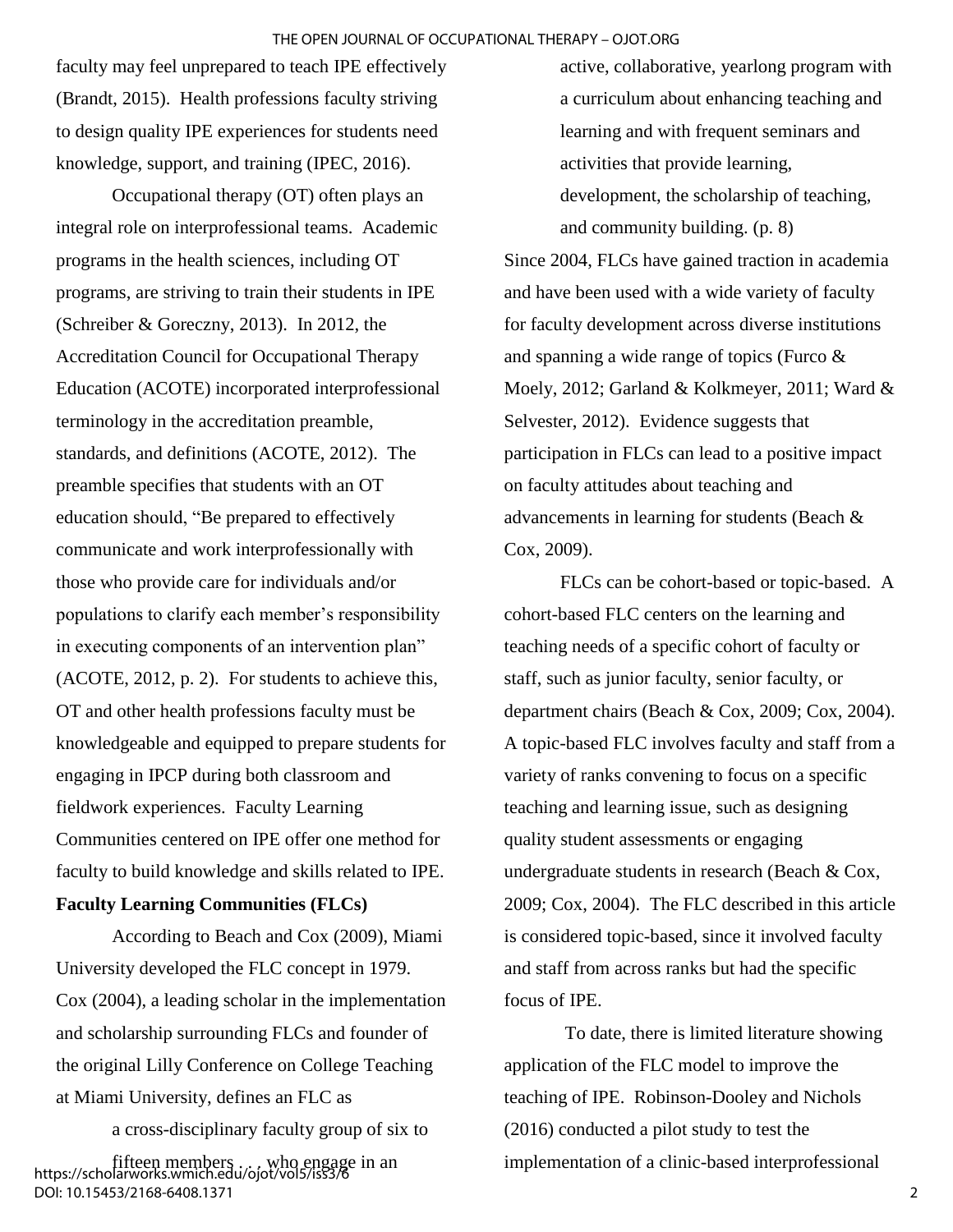model of care developed from an FLC but did not address the process or mechanics of the FLC. Other health science disciplines have embraced the use of FLCs, but not for the explicit purpose of exploring IPE. For example, Drummond-Young et al. (2010) praised the use of an FLC for new nursing faculty as a crucial underpinning for successful implementation of a BScN program. Another study involving a survey of clinical faculty members at five medical schools uncovered positive benefits for medical school faculty who participate regularly in learning communities as faculty mentors for medical students (Wagner et al., 2015).

In the context of these parallel but not yet intersecting bodies of evidence on IPE and FLCs, the authors designed an FLC dedicated to IPE at a small, private university in the Midwest. They successfully applied for internal funding and implemented the FLC on campus during the 2014- 2015 academic year. The IPE FLC fit the needs of the university health professions division at that time, as several of the health professions were confronting new mandates to develop IPE programming in order to meet accreditation standards. Faculty had been charged with developing and participating in IPE initiatives, but no formal education or training had been offered to faculty interested in IPE. The purpose of this article is to describe the implementation and evaluation of an FLC and the lessons learned from the authors' experiences of leading a topic-based FLC dedicated to IPE.

#### **Implementation and Evaluation of the FLC**

An application requesting internal funding for an IPE FLC was submitted and accepted in Published by ScholarWorks at WMU, 2017

2014. The application included a description of the project, a case on the need to enhance IPE on campus, the intended outcomes, and a list of faculty on campus who expressed interested in participating. The following outcomes were designated on the submitted FLC application with specification that they would be completed at the conclusion of the FLC:

- Members will formulate specific next steps for interprofessional collaboration on campus.
- Members will formulate plans for building on intersecting areas of interest for future or current health-related research.
- Members will know enough about other disciplines represented among the members to be able to articulate and clarify the disciplines to the greater faculty community.
- Members will increase their comfort level and form collegial relationships.

The initial application listed 10 faculty participants who had expressed tentative commitment. Fifteen were recruited, and an average of 10, including the two leaders, regularly participated over the course of the semester. All 15 members who committed to the FLC attended at least two times over the course of the semester. Members of the IPE FLC included faculty and staff from nine different health-related fields: OT, physical therapy (PT), nursing, public health, gerontology, medical anthropology, psychology, social work, and exercise science. Approved FLC leaders received a small stipend.

The IPE FLC met seven times over the semester from January to April with an introductory meeting to get to know fellow group members, five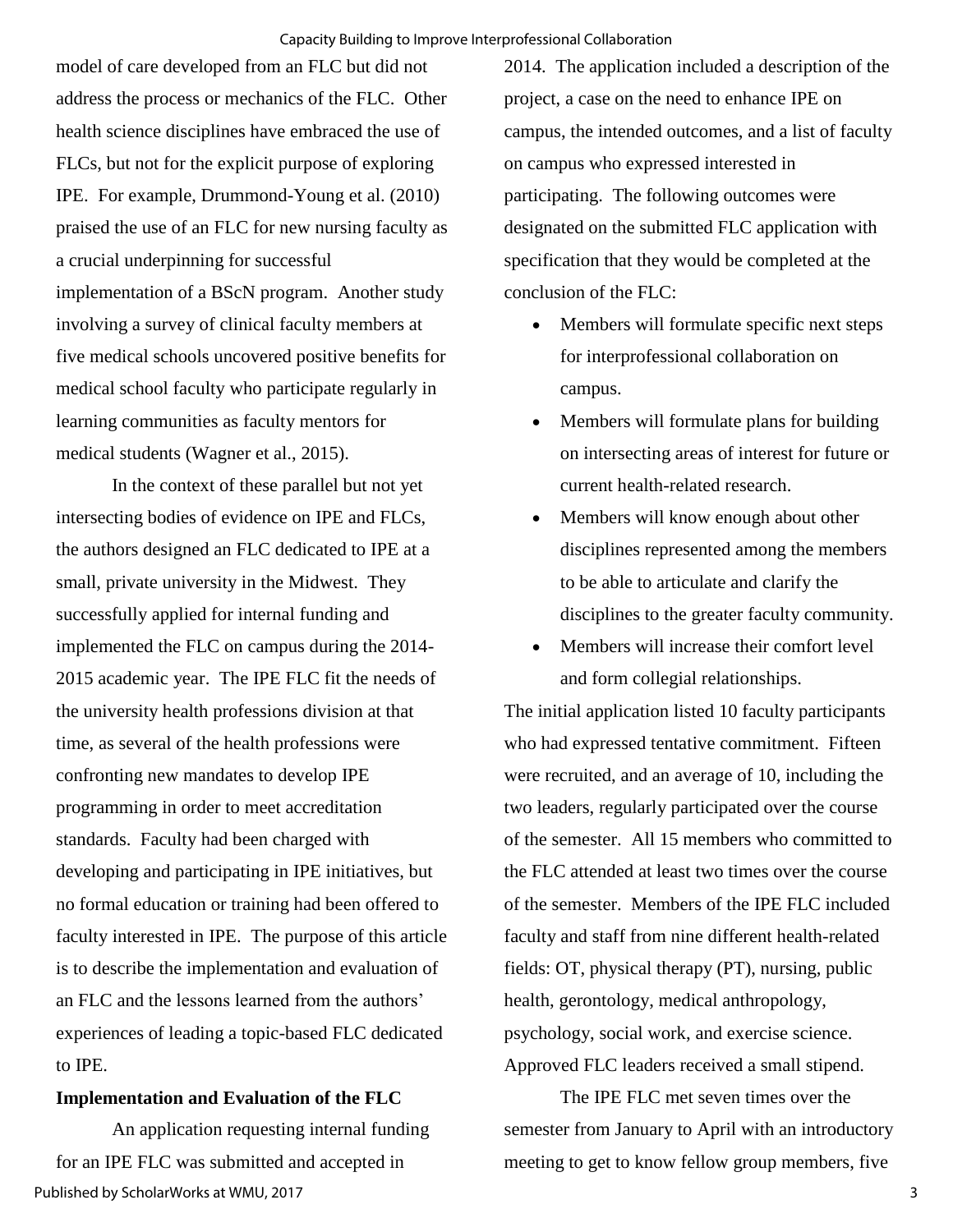sharing sessions following a pre-determined agenda focused on introducing and discussing specific health professions, and a final session dedicated to closing the group. After the first session, leaders asked the FLC members to use a shared, electronic sign-up sheet to select one of the upcoming sessions to provide a detailed overview of their profession and answer peer questions. The leaders facilitated the five sharing sessions in the same way. At the beginning of each session, the leaders of the group facilitated an activity to stimulate conversation, increase knowledge, and dispel myths about the health professions being presented. The FLC members were given multiple sticky notes and asked to anonymously write down any preconceived ideas or stereotypes about the professions being presented and any questions they would like the speakers to address. The members were asked to post the comments for the speakers to read. This proved to be an effective tool to add humor, promote group bonding, initiate open discussions, and clarify misconceptions about various health professions programs offered at the institution.

 After the initial activities in the sharing sessions, one to three different members talked about their health professions and engaged peers in discussion. Each member was given a guiding outline to follow when he or she was presenting that included instructions to add or subtract content wherever deemed appropriate. For example, if the presenter's profession did not have accreditation policies related to IPE, then he or she would not address this portion of the guiding outline. The outline also requested that they share the following:

approaches health, required curricular/accreditation guidelines related to IPE, existing curriculum components dedicated to IPE, future visions of the role of IPE in the profession, and ways they would like to collaborate with other disciplines on campus. The FLC members approached the way they discussed their professions differently. Some chose to put together handouts to share, some used brief, web-based materials, such as videos about their professions, and some gave short lectures. During the final, closing meeting, the leaders asked the members to reflect on the experience of participation in the FLC and to share both what they gained from participating and feedback for improving future FLCs.

Institutional evaluation to determine outcomes of the IPE FLC was conducted in September and October of 2016 to follow up with participants 1 academic year and nearly 18 months after participation in the FLC. The timing of the IPE FLC was particularly strategic in that it occurred in the spring semester of 2015, and thus preceded a major campus move involving nearly all of the professions represented in the FLC being reconfigured together in one building on campus. Therefore, the evaluation was also well-timed to gather feedback reflecting on 1 year of sharing space in what might be considered a more "IPE friendly" environment. In addition, it is worth noting that the participants' evaluation responses are situated in the context of major physical and cultural changes involving the health professions on the university campus as well as an unusually high level of transition of overall university structures, including multiple leadership and department

What their discipline is/does, how their discipline https://scholarworks.wmich.edu/ojot/vol5/iss3/6 DOI: 10.15453/2168-6408.1371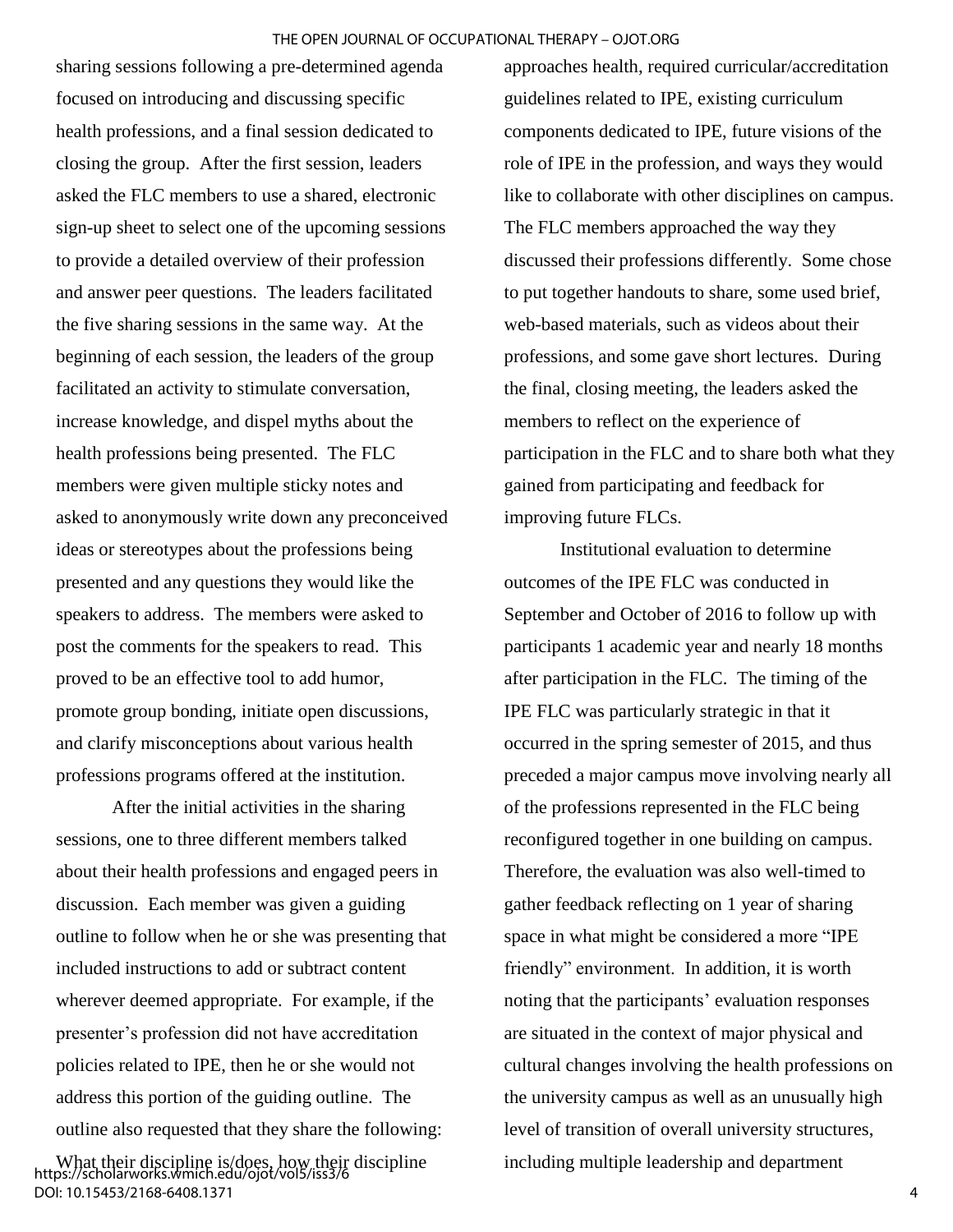#### Capacity Building to Improve Interprofessional Collaboration

structural changes.

## **IPE FLC Evaluation Outcomes**

As part of the evaluation, 13 FLC participants provided detailed responses through email both to questions about the original goals of the FLC and to requests for suggestions for improvement of future FLCs. Twelve of the participants were tenure track or tenured faculty and one was a staff member. Two of the participants

### **Table 1**

## *IPE FLC Evaluation Participants*

were men and 11 of the participants were women. The participants ranged in age from the midtwenties to the mid-fifties, and there was diversity in years of experience at the university varying from faculty in their second year to faculty with over 20 years of service to the university. Table 1 shows which health professions were represented, the number of participants from each, and the participants' years of experience at the university.

| <b>Profession</b>                           | <b>Number of evaluation responses</b><br>from each profession | <b>Years at institution</b> |
|---------------------------------------------|---------------------------------------------------------------|-----------------------------|
| <b>Exercise Science/Wellness</b>            |                                                               | $10+$                       |
| Medical Anthropology                        |                                                               | $0 - 5$                     |
| <b>Nursing</b>                              |                                                               | $5-10$                      |
| Occupational Therapy                        | ∍                                                             | $0-5, 5-10$                 |
| Physical Therapy                            | 3                                                             | $0-5, 0-5, 20+$             |
| Public Health and Public Health/Gerontology | 3                                                             | $0-5, 0-5, 5-10$            |
| Psychology                                  |                                                               | $0 - 5$                     |
| Social Work                                 |                                                               | $0 - 5$                     |

#### **Outcomes in Alignment with FLC Goals**

The participants' evaluation responses were analyzed and categorized to provide examples illustrating outcomes aligned with the original FLC goals stated in the FLC application. The evaluation did not specifically ask the participants to mention the outcomes connected with specific parts of the FLC. The participants' responses emerged in a way that led Outcomes 3 and 4 to be linked together into one goal. Qualitative comments illustrating the IPE FLC outcomes are organized in this section per the goals:

> 1. Formulate specific, next steps for interprofessional collaboration on campus.

- 2. Formulate plans for building on intersecting areas of interest for future or current research related to health.
- 3. Know enough about other disciplines represented among members to be able to articulate and clarify the discipline to the greater faculty community, increase comfort level, and form collegial relationships.

Since the evaluation took place over 1 academic year after participation in the IPE FLC, several of the participants shared that they not only had formulated next steps, but many had executed research, teaching, service, and other activities related to IPE that they felt connected back to their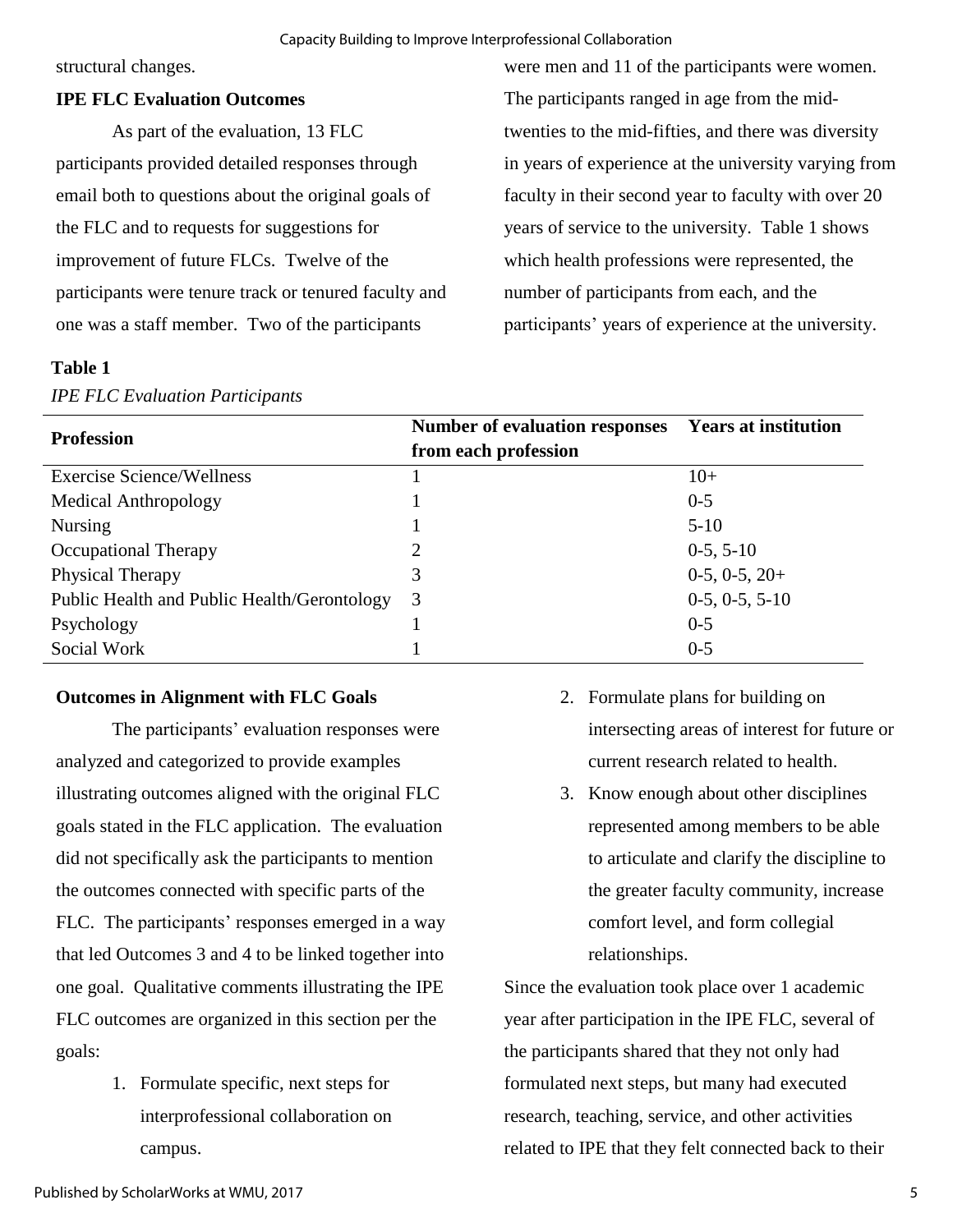participation in the FLC.

**Formulate specific next steps for IPE collaboration on campus (Outcome 1).** Table 2 provides sample comments illustrating the ways the FLC members formulated or executed plans for collaboration, categorized by teaching, service, and other outcomes that did not explicitly fit in the traditional categories of teaching or service in the university context. By the date of the IPE FLC evaluation, at least eight FLC members had fully completed activities they considered as IPE

collaboration, ranging from significantly revising and co-teaching IPE in one specific course to serving on faculty search committees for other health professions. In addition, at the time of the evaluation, at least five FLC members had formulated next steps for collaboration, including initiating more IPE collaboration at a new institution and plans to continue interprofessional discussions centered on specific health issues, such as quality health care for older adults.

## **Table 2**

*IPE FLC Outcome 1 Sample Faculty Comments: Formulating and Executing Specific IPE Collaborations* 

| <b>Teaching</b>                                                                                | <b>Service</b>                                                                                     | <b>Other Outcomes</b>                                     |
|------------------------------------------------------------------------------------------------|----------------------------------------------------------------------------------------------------|-----------------------------------------------------------|
| I significantly revised and combined IPE teaching<br>with OT and PT.                           | I co-led a 2nd IPE FLC in 2015-2016.                                                               | I initiated a multi-<br>department discussion             |
| I/we created an IPE simulation experience for                                                  | I joined the simulation group.                                                                     | related to providing<br>quality health care for older     |
| students from multiple health professions of AT,<br>OT, PT, SW, and Nursing.                   | I/we expanded the nursing simulation group to<br>other professions.                                | adults.                                                   |
| I [guest lectured] for Nursing students [more than                                             | I have been asked to serve on search committees                                                    | I worked with kinesiology<br>and public health to develop |
| once].                                                                                         | in other departments that I may not have been<br>[asked for] since I didn't know those individuals | a university IPE project<br>and write a grant around      |
| We were able to integrate courses from other<br>programs into our curriculum as electives,     | [prior to the FLC].                                                                                | older adults and fall<br>prevention.                      |
| increasing the opportunity for interdisciplinary<br>[interaction] for students.                |                                                                                                    | Asked by an OT faculty to<br>contribute to an external    |
| I guest lectured in an OT class.                                                               |                                                                                                    | program with youth.                                       |
| I have since moved to another institution, but have<br>already started conversations about IPE |                                                                                                    |                                                           |

collaboration, such as working with OT on a poverty simulation activity.

**Formulate plans for building on intersecting areas of interest for future or current research related to health (Outcome 2).**  The original research-related goal for the FLC was for members to formulate plans for building on intersecting areas of interest for future or current

health-related research. The participants shared not

only that plans for research had been formulated, but also that several interprofessional research endeavors had been completed or were in progress. This was a notable aspect of the evaluation because the institution has been viewed historically as a teaching institution with limited research output.

Some of the participants expressed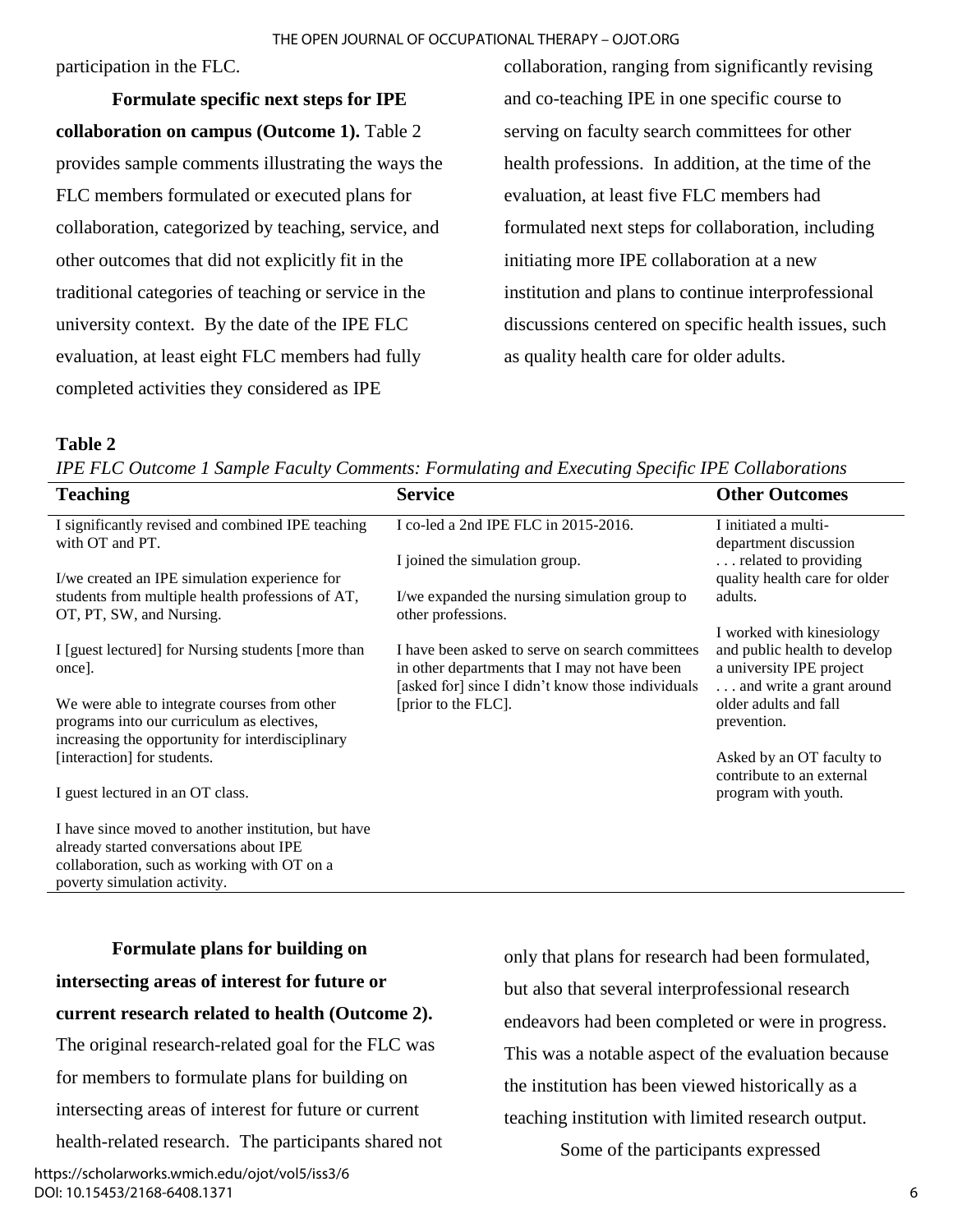excitement about the research collaborations that emerged from the FLC, and others described multiple points of dissemination spanning local presentations, national presentations, and publications. Several evaluation participants shared more details about the research they perceived was related to the FLC. For example, two participants noted an ongoing project involving collaboration between nursing and PT faculty that developed directly from contact made during the IPE FLC. This research involves studying the teaching and learning aspects of a simulated acute care patient experience where nursing and PT students work together in a mock hospital setting. After an initial pilot simulation activity, it has been repeated multiple times over 2 years with the goal of full curricular integration into the senior undergraduate nursing and PT programs. Two research studies examining student experiences with the nursing and PT simulation have been conducted leading to regional dissemination at an on-campus interdisciplinary conference and national dissemination at the Professional Nurse Educators Group 2016 Annual Conference.

Additional research activities were mentioned by faculty as having linkages back to the IPE FLC and involved a diverse range of interprofessional teams. For example, another simulation activity was developed with representation of students and faculty from nursing, OT, and athletic training as well as faculty from psychology and social work. The faculty team is currently in the process of writing a paper on the experience that will be submitted for publication.

Other examples of research collaboration teams that Published by ScholarWorks at WMU, 2017

the IPE FLC participants perceived were linked to their participation in the FLC include PT and OT; PT and public health; exercise science and psychology; exercise science and PT; and OT, public health, and PT.

**Know enough about other disciplines represented among members to be able to articulate and clarify the discipline to the greater faculty community, increase comfort level, and form collegial relationships (Outcomes 3 and 4).**  Evaluation comments linking to these goals illustrated that faculty members felt they had evolved in terms of knowledge, comfort, and relationship building connected with participation in the FLC. One faculty member shared that the experience expanded his/her knowledge base: "I found the IPE FLC extremely helpful in learning about other professions, scope, overlap and the individuals at [our university] in each [d]epartment." Another faculty member reported increased knowledge of and an evolution of comfort with other professions: "It helped me to move outside of my comfort zone and opened my eyes to what many other programs were doing that worked in tandem with something that happens with my own program."

Several faculty members highlighted how important the IPE FLC was for directly connecting them with partners for interprofessional teaching and research, using words and phrases such as "platform," "springboard," and "great opportunity to connect." The positive spirit and environment of the meetings was also addressed in the evaluation, with one faculty member saying, "There was a strong feeling of collegiality in the group and a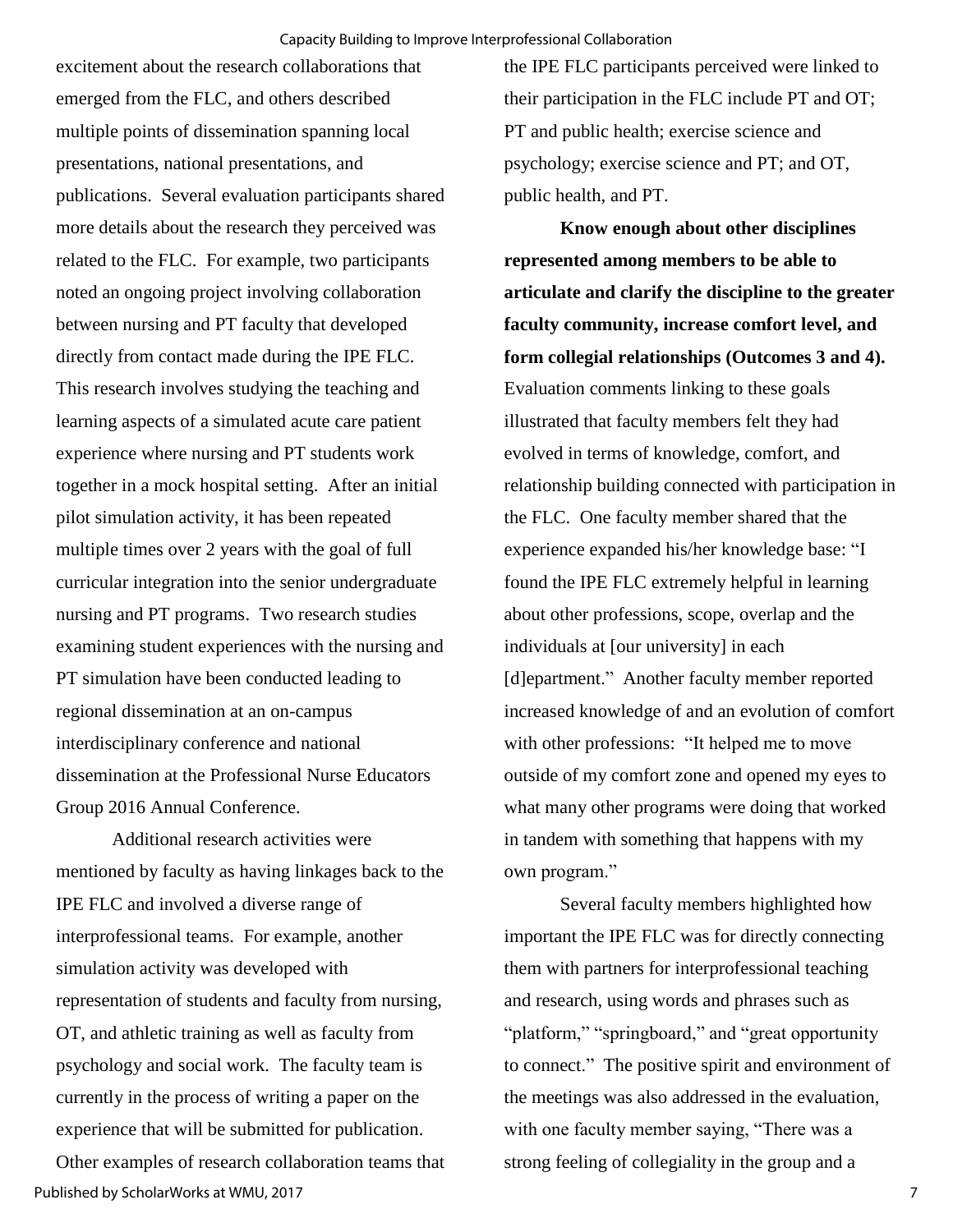willingness to collaborate on projects that would facilitate student learning." Another faculty member, who despite feeling that he/she had not benefited much in the way of collaborative activities, mentioned, "I definitely have been more open to IPE as a result of the group." This type of outcome is important to note for people who might not have moved on to participate in any interprofessional collaboration. Such attitudinal changes may be precursors of behavior change (Azjen, 1991), which in this case might mean behavior change resulting in more IPE collaboration in the future.

In addition to gathering outcome-related feedback, the participants shared limitations and suggestions for improvement of future IPE FLCs at the university. A few of the participants mentioned timing, both as a positive and a negative related to the IPE FLC. One faculty member commented, "I think the FLC was really well timed in that it happened just before the transition into this new building, where I suddenly had new colleagues everywhere." In contrast, regarding the perception of limited action after the FLC, another faculty member said, "Of course, departments moved to the [new building] and the university (as always) was looking at new directives, which I believe sidetracked some of the support and energy [for IPE]."

Ten of the 13 faculty members who participated felt that participation in the IPE FLC led them to direct involvement in IPE activities related to the major areas of responsibility for faculty of research, teaching, and service. Two of the three faculty members who did not feel the IPE tangential activities they felt were indirectly linked to the IPE FLC, such as participation in an interdisciplinary qualitative research group and moving forward confidently with the assignment of teaching a new course for doctoral students on interprofessionalism in health care.

Multiple members of the IPE FLC offered valuable suggestions for improvement. One member felt that the interactions were "fairly surface level" and suggested holding a second, consecutive FLC for this same group of members to promote deeper discussion. Another member commented that expectations had not been met in terms of "activities focused on really connecting us into existing IPE activities." In a similar vein, one of the co-facilitators/members suggested that future IPE FLCs

> provide a more intentional step in the FLC curriculum for people to interact and make concrete plans for after the FLC . . . some people took initiative to connect after the FLC, but it would be ideal to build time for pairs or teams to connect based on their mutual interests.

#### **Discussion**

The participants in the IPE FLC indicated that the opportunity to meet with other faculty helped break down several perceived barriers to implementing IPE experiences. Bringing the faculty together in an intentional manner provided the impetus for several IPE initiatives linked to teaching, scholarship, and service that have continued after the IPE FLC concluded. Sustainability has been reported as a key factor in building successful faculty development programs

FLC benefited them directly shared examples of https://scholarworks.wmich.edu/ojot/vol5/iss3/6 DOI: 10.15453/2168-6408.1371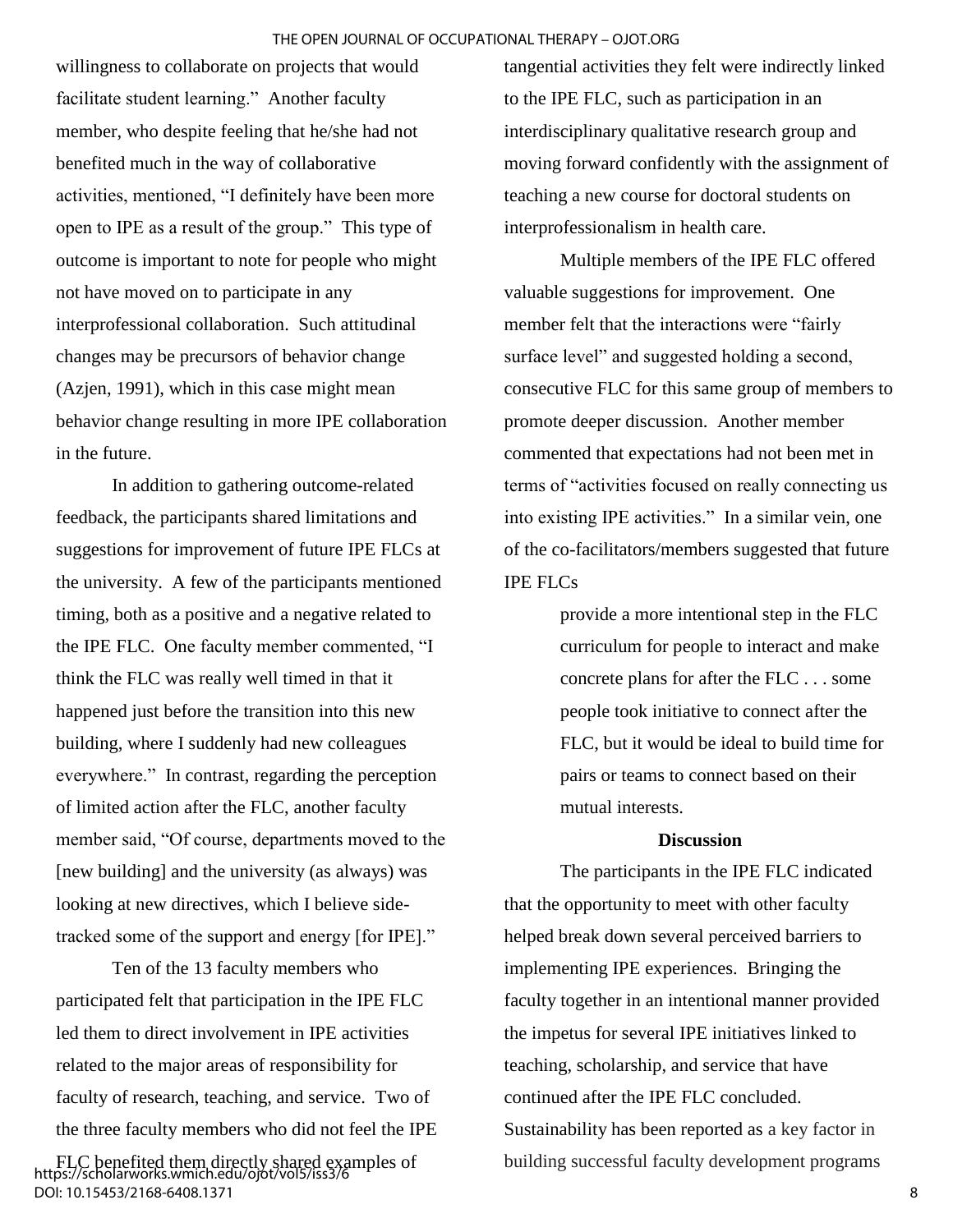for IPE (Hall & Zierler, 2015; Thistlethwaite & Nesbet, 2007). Hall and Zierler (2015) suggested that creating a community among the participants that provides an environment for peer learning and professional collaboration that can extend beyond the time frame of the initial project is an integral component of programmatic success.

Sustainability was evident in the outcomes of this IPE FLC based on the reports of the participants regarding several ongoing collaborative projects related to IPE and IPCP. These projects involved teaching, scholarship, service, and other related academic pursuits. The initial IPE FLC spawned a second FLC, led by the participants in the initial learning community, that allowed for ongoing faculty engagement and development around IPE in the health professions schools. With an increased campus-wide focus on IPE, a new interprofessional committee was recently developed related to IPE and IPCP in the health professions. This committee was created in partnership with a local health care network and includes faculty from across the health professions and professionals in the health care network. A central goal of the committee is to further facilitate IPE and IPCP opportunities for students, faculty, and practicing clinicians related to teaching and scholarship. As the emphasis on IPE continues to grow, faculty will need to be trained to teach, mentor, and assess students effectively across the health professions. An IPE FLC focused on faculty development related to interprofessional teaching, scholarship, and service is a potential next step for building the capacity of health professions faculty to effectively lead IPE initiatives.

#### **Limitations and Future Research**

One limitation worth noting about this IPE FLC and the subsequent evaluation is that the authors did not account for the participants' initial or prior interest in IPE. Therefore, it is possible that since the participants were already interested enough in IPE to join the FLC, they may have implemented IPE activities at some point without ever having participated in an FLC. Faculty members intending to design a formal research study to test the effectiveness of an IPE FLC in the future might benefit from a pre-assessment of potential FLC members' interests and current activities related to IPE in order to determine inclusion/external criteria or analyze the relationships between prior interest in IPE and the outcomes of an IPE FLC.

Of note, two of the three faculty members who did not feel that they benefited directly from the IPE FLC or who felt they made limited connections represented the more population-based health professions of medical anthropology and public health or psychology. At this institution, where the FLC and evaluation took place, population health oriented disciplines tend to be harder to integrate and link into IPE activities, in part because of historical investment and the reputation for clinical, rehabilitation professions. This may be one reason that two faculty members felt they did not benefit directly from the FLC. Future IPE FLC leaders might approach a group with diverse representation of health professions with this information in mind and undertake strategies to intentionally integrate non-clinical health professions.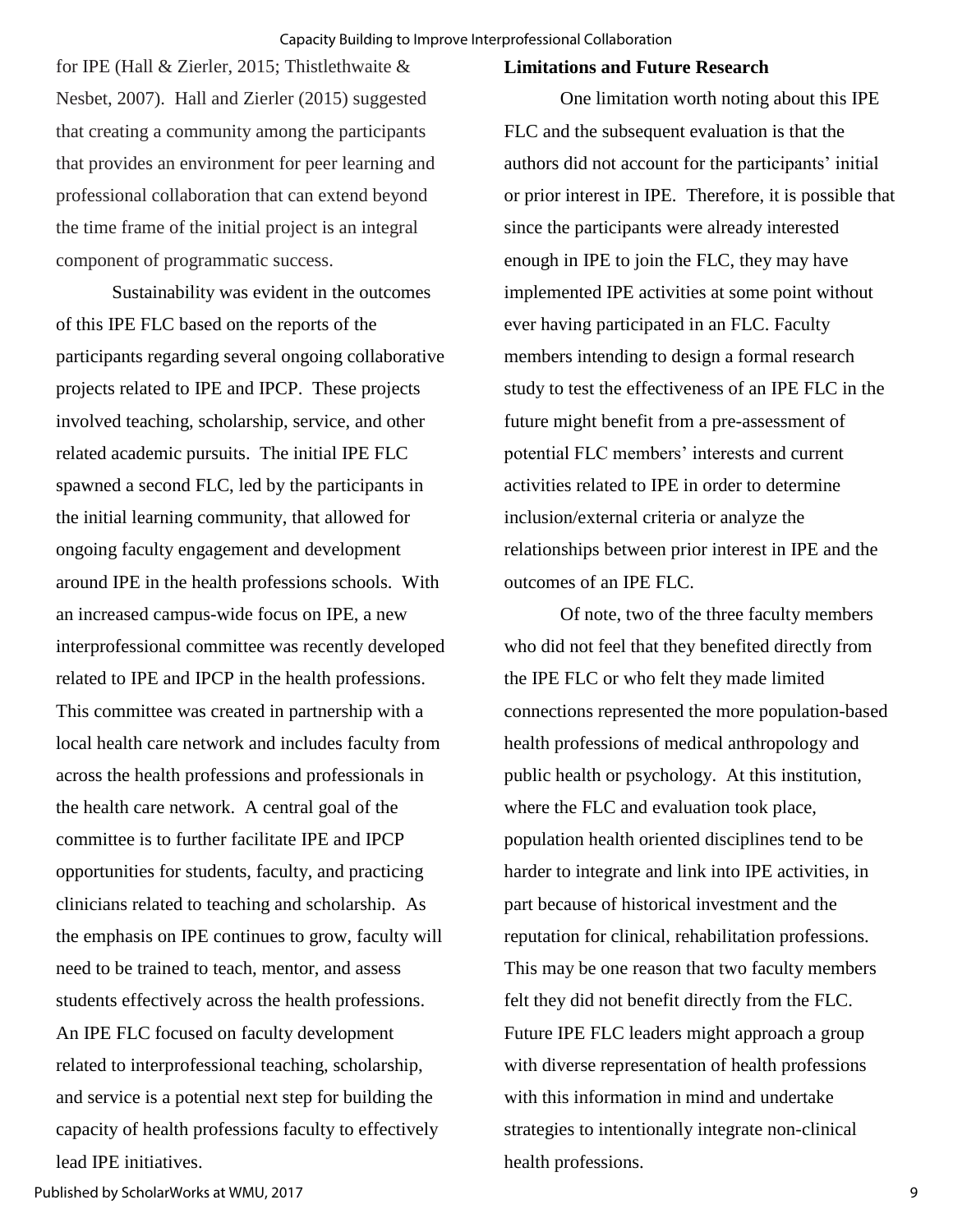#### THE OPEN JOURNAL OF OCCUPATIONAL THERAPY – OJOT.ORG

Based on the work of Hall and Zierler (2015) related to faculty development programs in IPE, future IPE FLCs related to building capacity for faculty to grow IPE in the health professions should be developed with well-defined objectives, clear expectations among the leaders and members, an action plan once the FLC has concluded, and departmental and university support for both IPE and FLCs. Overall, the authors' experience and the evaluation results for this topic-based FLC suggest that FLCs may be a promising practice for enhancing the knowledge and skills of OT faculty, as well as other health professions faculty, for teaching IPE and IPCP. The authors recommend future research to formally test the impact of FLCs for enhancing IPE.

*Dr. Shannon McMorrow is an Assistant Professor for the Master of Public Health Program in the School of Interdisciplinary Health Programs at Western Michigan University. Her research interests center on improving social and cultural relevance of community health interventions with one focus to improve training of health professionals. Dr. McMorrow employs interdisciplinary and interprofessional approaches to strengthen her research including collaborations with colleagues in occupational therapy, physical therapy, social work, political science, nursing, and kinesiology.*

*Kate E. DeCleene Huber, OTR, MS, OTD is Associate Professor and Chair of the School of Occupational Therapy in the College of Health Sciences at University of Indianapolis.*

*Steve Wiley, PT, PhD, GCS is an Assistant Professor in the Krannert School of Physical Therapy in the College of Health Sciences at the University of Indianapolis.*

#### **References**

Accreditation Council for Occupational Therapy Education.

(2012). *2011 Accreditation Council for Occupational Therapy Education (ACOTE® ) standards and interpretive guide*. Retrieved from [http://www.aota.org/~/media/Corporate/Files/Educati](http://www.aota.org/~/media/Corporate/Files/EducationCareers/Accredit/Standards/2011-Standards-and-Interpretive-Guide.pdf) [onCareers/Accredit/Standards/2011-Standards-and-](http://www.aota.org/~/media/Corporate/Files/EducationCareers/Accredit/Standards/2011-Standards-and-Interpretive-Guide.pdf)[Interpretive-Guide.pdf](http://www.aota.org/~/media/Corporate/Files/EducationCareers/Accredit/Standards/2011-Standards-and-Interpretive-Guide.pdf)

Azjen, I. (1991). The theory of planned behavior. *Organizational Behavior and Human Decision*  https://scholarworks.wmich.edu/ojot/vol5/iss3/6 DOI: 10.15453/2168-6408.1371

*Processes*, *50,* 179-211.

- Beach, A. L., & Cox, M. D. (2009). The impact of faculty learning communities on teaching and learning. *Learning Communities Journal*, *1*(1), 7-27.
- Brandt, B. F. (2015). Interprofessional education and collaborative practice: Welcome to the "new" fortyyear old field. *The Advisor*, 9-17. Retrieved from [https://nexusipe-resource](https://nexusipe-resource-exchange.s3.amazonaws.com/IPECP%20-%20Welcome%20to%20the%20New%2040-Year-Old%20Field%20-%20Brandt;%20The%20Advisor.pdf)[exchange.s3.amazonaws.com/IPECP%20-](https://nexusipe-resource-exchange.s3.amazonaws.com/IPECP%20-%20Welcome%20to%20the%20New%2040-Year-Old%20Field%20-%20Brandt;%20The%20Advisor.pdf) [%20Welcome%20to%20the%20New%2040-Year-](https://nexusipe-resource-exchange.s3.amazonaws.com/IPECP%20-%20Welcome%20to%20the%20New%2040-Year-Old%20Field%20-%20Brandt;%20The%20Advisor.pdf)[Old%20Field%20-](https://nexusipe-resource-exchange.s3.amazonaws.com/IPECP%20-%20Welcome%20to%20the%20New%2040-Year-Old%20Field%20-%20Brandt;%20The%20Advisor.pdf) [%20Brandt;%20The%20Advisor.pdf](https://nexusipe-resource-exchange.s3.amazonaws.com/IPECP%20-%20Welcome%20to%20the%20New%2040-Year-Old%20Field%20-%20Brandt;%20The%20Advisor.pdf)
- Brashers, V., Owen, J., & Haizlip, J. (2015). Interprofessional education and practice guide no. 2: Developing and implementing a center for interprofessional education. *Journal of Interprofessional Care*, *29*(2), 95-99.

[https://doi.org/10.3109/13561820.2014.962130](https://doi.org/10.3109/13561820.2014.962130 ) 

- Cox, M. D. (2004). Introduction to faculty learning communities. *New Directions for Teaching and Learning*, *97*, 5-23. [https://doi.org/10.1002/tl.129](https://doi.org/10.1002/tl.129 )
- Curran, V. R., Sharpe, D., & Forristall, J. (2007). Attitudes of health sciences faculty members towards interprofessional teamwork and education. *Medical Education*, *41*, 892-896.

[https://doi.org/10.1111/j.1365-2923.2007.02823.x](https://doi.org/10.1111/j.1365-2923.2007.02823.x ) 

Drummond-Young, M., Brown, B., Noesgaard, C., Lunyk-Child, O., Maich, N. M., Mines, C., & Linton, J. (2010). A comprehensive faculty development model for nursing education. *Journal of Professional Nursing*, *26*(3), 152-161.

[https://doi.org/10.1016/j.profnurs.2009.04.004](https://doi.org/10.1016/j.profnurs.2009.04.004 ) 

- Furco, A., & Moely, B. E. (2012). Using learning communities to build faculty support for pedagogical innovation: A multi-campus study. *The Journal of Higher Education*, *83*(1), 128-153. [https://doi.org/10.1353/jhe.2012.0006](https://doi.org/10.1353/jhe.2012.0006 )
- Garland, L., & Kolkmeyer, K. (2011). A culture of conversation: Faculty talk as meaningful assessment. *Teaching English in the Two-Year College*, *3*(3), 231- 243.
- Institute of Medicine. (2009). *The future of nursing: Acute care*. Washington, DC: Institute of Medicine.
- Hall, L. W., & Zierler, B. K. (2015). Interprofessional education and practice guide No. 1: Developing faculty to effectively facilitate interprofessional education. *Journal of Interprofessional Care*, *29*(1), 3-7. [https://doi.org/10.3109/13561820.2014.937483](https://doi.org/10.3109/13561820.2014.937483 )
- Interprofessional Education Collaborative. (2011). *Core competencies for interprofessional collaborative practice: Report of an expert panel*. Washington, DC: Interprofessional Education Collaborative.
- Interprofessional Education Collaborative. (2016). *Core competencies for interprofessional collaborative*